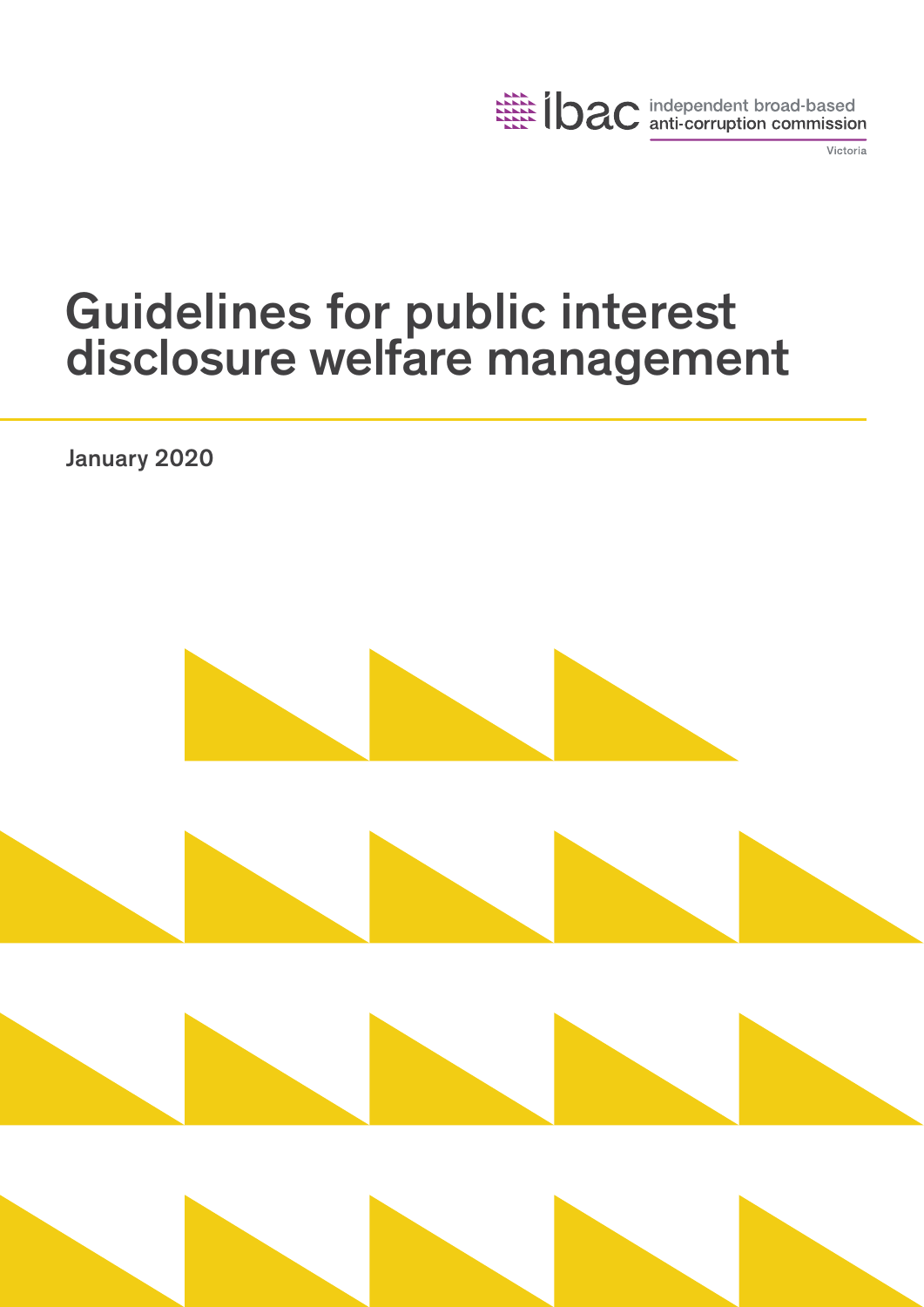Authorised and published by the Independent Broad-based Anti-corruption Commission, Level 1, 459 Collins Street, Melbourne.

January 2020

IBAC is required to issue and publish guidelines under Part 9 of the *Public Interest Disclosures Act 2012* (Vic) (the PID Act). These guidelines are issued pursuant to section 57 of the PID Act.

These guidelines are not a substitute for reading the PID Act and Public Interest Disclosures Regulations 2013. It may be necessary to seek your own legal advice or advice from IBAC when determining how to handle disclosures or manage welfare for disclosers and others.

If you would like to receive this publication in an accessible format, such as large print or audio, please phone IBAC's Communication team on 1300 735 135, using the National Relay Service 13 36 77 if required, or email communications@ibac.vic.gov.au

ISBN 978-0-9954265-0-4 (print)

ISBN 978-0-9954265-1-1 (online)

© State of Victoria 2020 (Independent Broad-based Anti-corruption Commission)



You are free to re-use this work under a Creative Commons Attribution 4.0 licence, provided you credit the State of Victoria (Independent Broad-based Anticorruption Commission) as author, indicate if changes were made and comply with the other licence terms. The licence does not apply to any branding, including Government logos.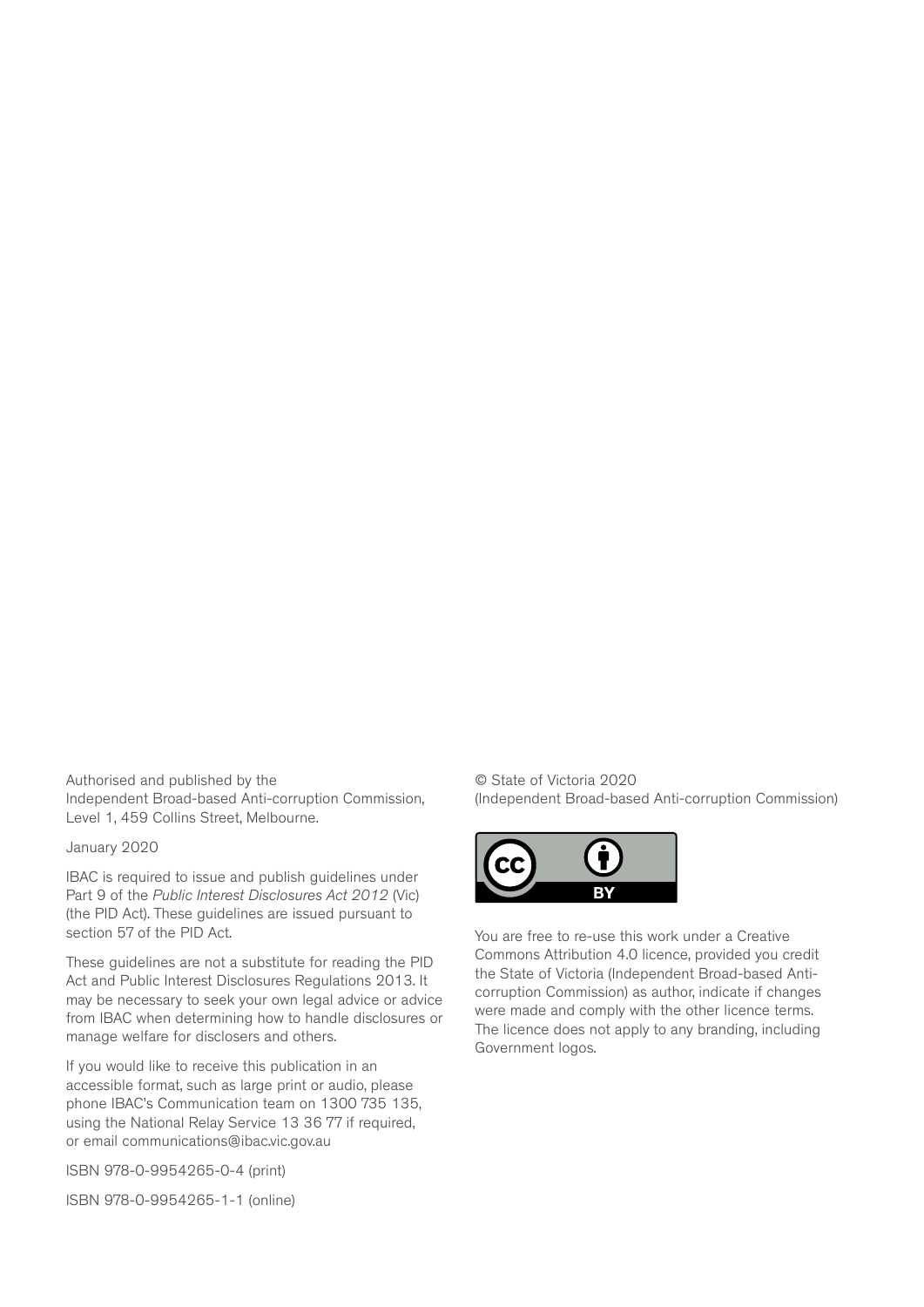# **Contents**

|                  | <b>About the guidelines</b>                                              | З  |
|------------------|--------------------------------------------------------------------------|----|
|                  | Who should use these guidelines?                                         | 3  |
| 1.               | <b>Workplace procedures</b>                                              | 4  |
| 1.1              | Creating the right workplace culture                                     | 4  |
| 1.2              | Developing internal procedures                                           | 4  |
| 1.3              | Appointing a welfare manager                                             | 5  |
| $\overline{2}$   | Welfare management                                                       | 6  |
| 2.1              | Public bodies have an obligation to protect disclosers and cooperators   | 6  |
| $2.2\phantom{0}$ | Providing welfare services                                               |    |
| 2.3              | Protecting against detrimental action                                    | 8  |
| 2.4              | Meeting the welfare needs of the subject of a public interest disclosure | 10 |
|                  |                                                                          |    |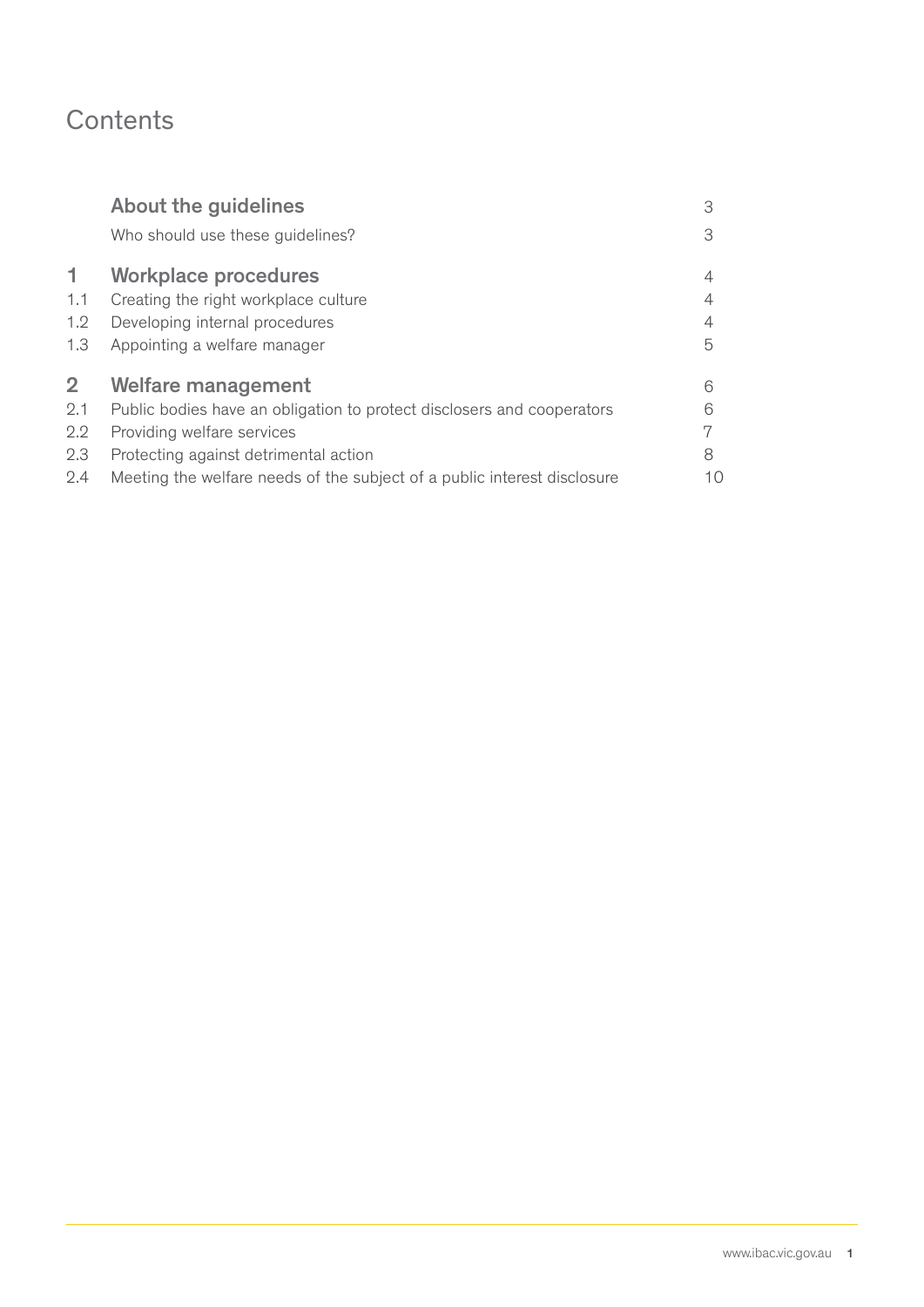# About these guidelines

It takes courage to speak up and make a disclosure about improper conduct by a public official or public body.

For the *Public Interest Disclosures Act 2012* (PID Act) to be effective, those who shine a spotlight on wrongdoing in public life need to be confident they will be protected from reprisals.

So too do those who cooperate as witnesses during investigations. When someone discloses wrongdoing in the workplace or by a public officer or public body, organisations need to respond quickly and appropriately.

These guidelines cover managing the welfare of:

- a person who makes a public interest disclosure
- a person who is a witness in an investigation of a public interest complaint
- a person who is the subject of such an investigation.

These guidelines cover the welfare management of anyone who makes a public interest disclosure.

### ABOUT THE PID ACT

The PID Act aims to:

- encourage and assist people to report improper conduct and detrimental action taken in reprisal for a public interest disclosure
- provide certain protections for people who make a disclosure or those who may suffer detrimental action in reprisal for a disclosure
- ensure that certain information about a disclosure is kept confidential – the identity of the person
- making the disclosure and the content of that disclosure.

### Who should use these guidelines?

These guidelines are a resource for:

- Public Interest Disclosure Coordinators
- entities that can receive disclosures (including public service bodies and local councils)
- Victorian public sector organisations that cannot receive disclosures but may be the subject of a disclosure
- investigating entities (except the Victorian Inspectorate and the Integrity and Oversight Committee).

These guidelines should be read in conjunction with IBAC's 'Guidelines for handling public interest disclosures', which explains what a public interest disclosure is, what an organisation should do when it receives a disclosure and the protections provided under the PID Act. The guidelines are available at www.ibac.vic.gov.au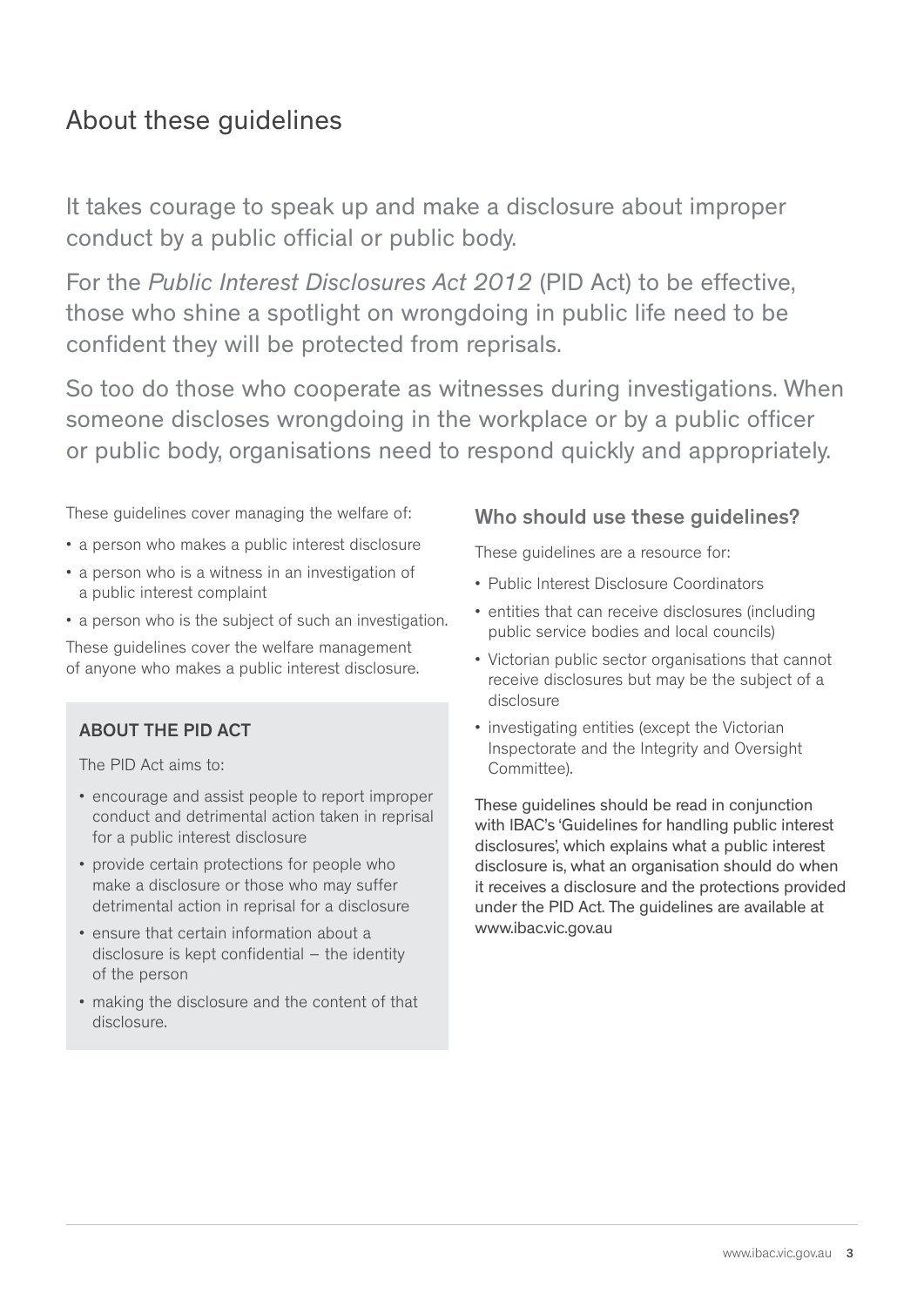# 1 Workplace procedures

When someone discloses wrongdoing in the workplace, organisations need to respond quickly and appropriately.

### 1.1 Creating the right workplace culture

Public bodies that can receive disclosures should create and support a workplace culture where the making of public interest disclosures is valued and taken seriously.

Organisations can encourage staff to disclose by:

- being clear about what conduct is unacceptable raising awareness of responsibilities to disclose and how to do this
- advising staff of their right to disclose to their own organisation and other appropriate authorities
- making sure there is information readily available on how to make a disclosure, and ensuring staff members are familiar with the organisation's public interest disclosure policies, procedures and codes of conduct
- letting staff know they can seek advice confidentially and anonymously from the Public Interest Disclosure Coordinator or from the head of the organisation
- reassuring staff that detrimental action will not be tolerated and they will be protected
- initiating disciplinary action against staff who take (or are involved with) detrimental action
- ensuring the Public Interest Disclosure Coordinator knows how to receive and manage a public interest disclosure and what to do with it
- ensuring the organisation handles public interest disclosures consistently and appropriately
- being visible and approachable, openly communicating, and leading by example.

It is also important for management to treat fairly those who are the subject of a disclosure.

### 1.2 Developing internal procedures

All public bodies must have procedures to protect people against detrimental action taken in reprisal for a public interest disclosure.

If you (the entity) can receive public interest disclosures, you must also have effective procedures to facilitate the making of disclosures, and to receive and manage disclosures (including notifications to IBAC, the Victorian Inspectorate or the Integrity and Oversight Committee). Read the 'Guidelines for handling public interest disclosures' for more information about establishing procedures.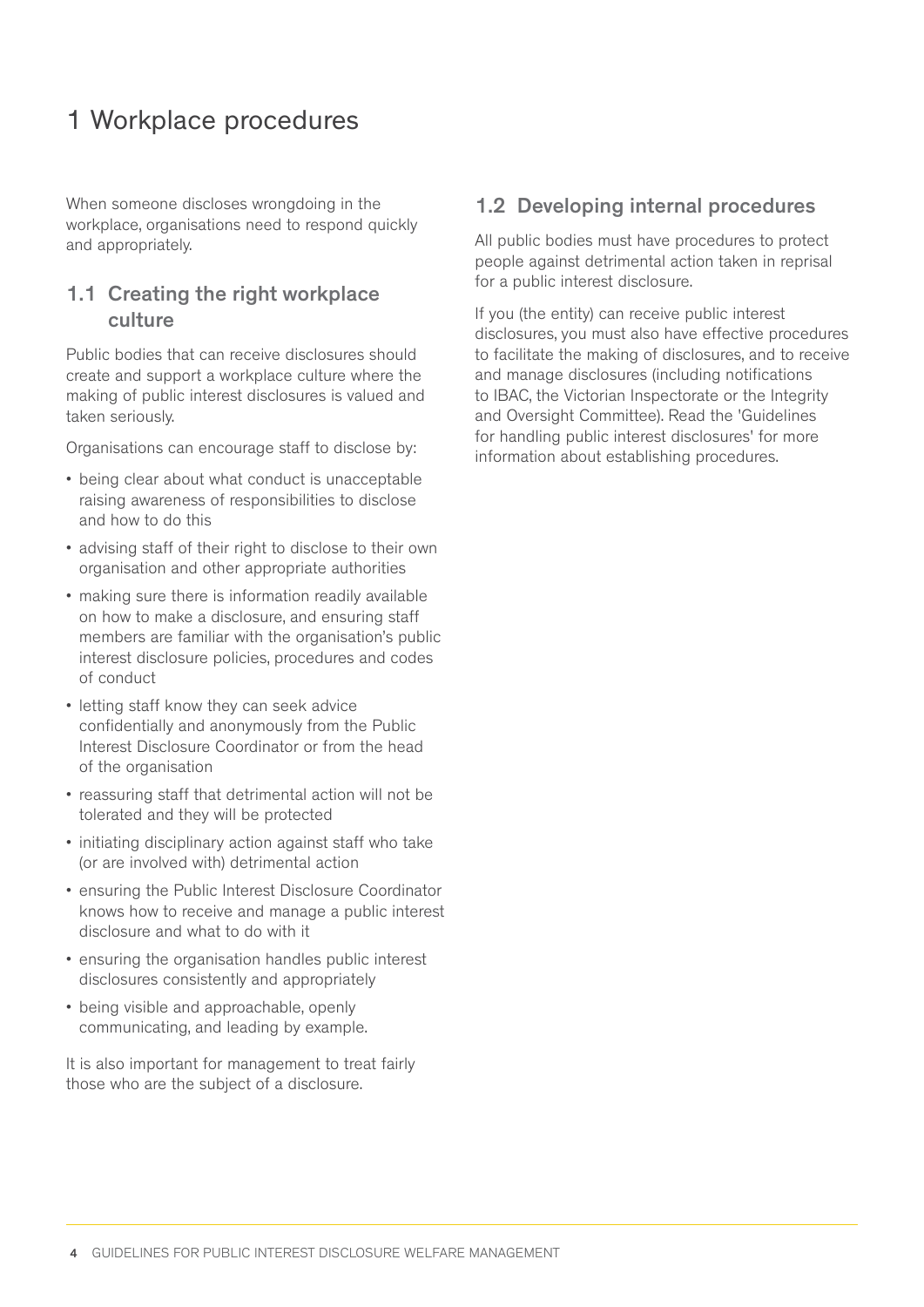# 1.3 Appointing a welfare manager

You should consider if it is necessary to appoint a welfare manager to coordinate welfare support for a discloser or cooperator (someone who cooperates or intends to cooperate with an investigation of a disclosure). The following questions should be considered in deciding if a welfare manager needs to be appointed:

- Are there any real risks of detrimental action against the person, taking into account their particular circumstances?
- Can you ensure that you will take the person seriously and treat them with respect?
- Can you ensure that you will give the person effective support? (This includes keeping them informed of the status of their disclosure.)
- Can you protect the person from suffering repercussions by dealing with the matter discreetly and confidentially?
- Can you respond swiftly and fairly to any allegations the person has, in fact, suffered retribution?

If the answer to the first question is 'yes' then the appointment of a dedicated welfare manager is probably appropriate.

If the answer to the first question is 'no' and you can meet the needs set out in the remainder of the questions, there may be no need for a welfare manager

What are the limits of this role?

A welfare manager's role is to monitor the specific needs of the discloser or cooperator and provide them with practical advice and support.

In most circumstances, a welfare manager will only be required where a public interest complaint proceeds to investigation. However, each case needs to be assessed on its own merits.

A welfare manager (if appointed) cannot be expected to go beyond what is reasonable for a public body in providing support to the discloser or cooperator. The welfare manager should discuss the issue of reasonable expectations with the discloser or cooperator.

For internal disclosers, public bodies may also wish to make use of their Employee Assistance Program to provide welfare support.

A welfare manager must not divulge any details relating to the disclosed matter to any person other than the Public Interest Disclosure Coordinator, or the principal officer of the public body. All meetings between the welfare manager and the person must be conducted discreetly to protect the person from being identified as being involved in the disclosure.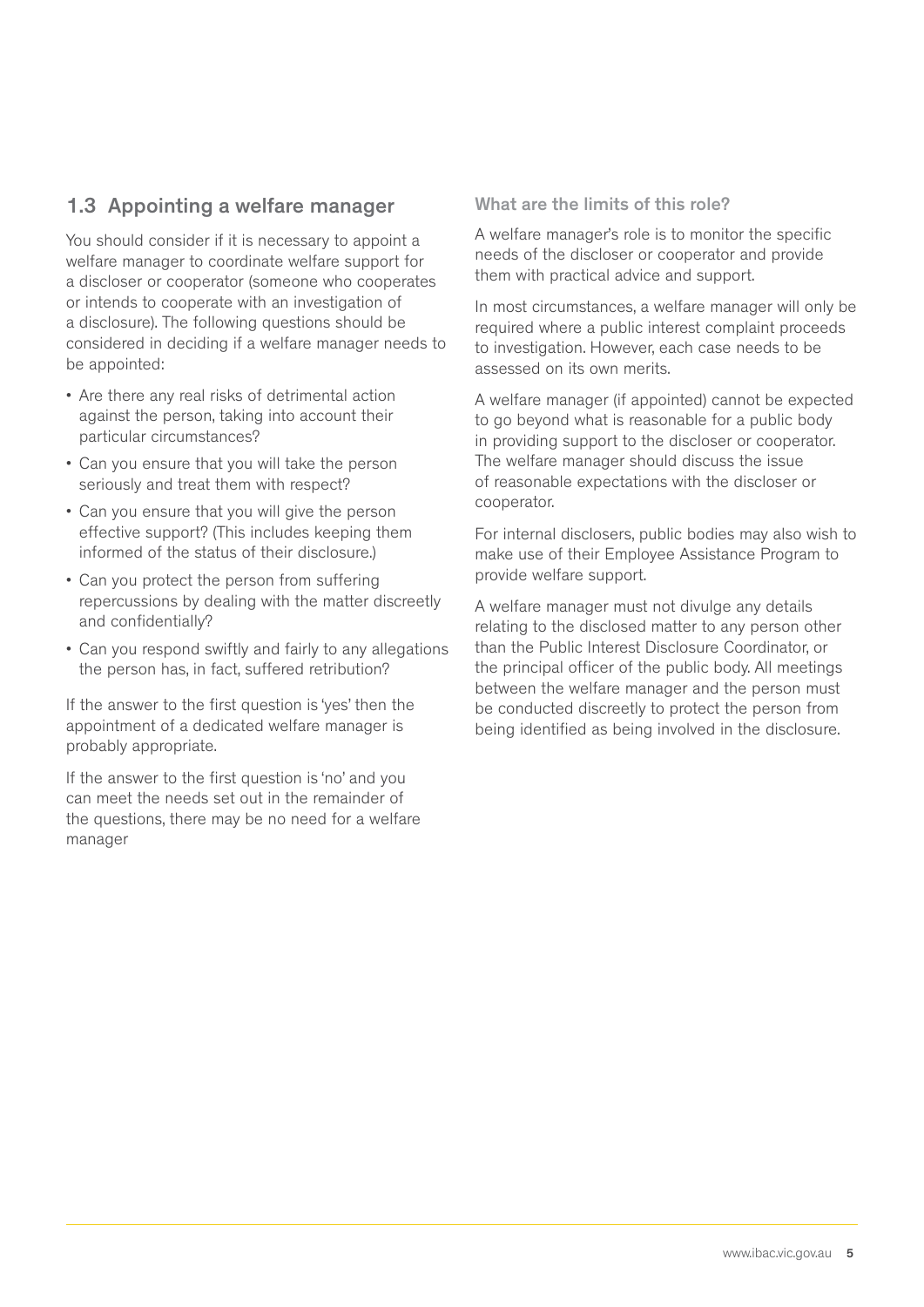# 2 Welfare management

The PID Act provides a number of protections for anyone who makes a public interest disclosure, including protections against detrimental action. Some of those protections are extended to those who cooperate or intend to cooperate with an investigation into a public interest complaint (referred to here as cooperators).

Public bodies are responsible for ensuring their workplace supports both those who make disclosures (referred to as disclosers) and cooperators, and protects them from direct and indirect detrimental action. Public bodies also need to manage the welfare of those who are the subject of a public interest disclosure.

# 2.1 Public bodies have an obligation to protect disclosers and cooperators

A person making a public interest disclosure – or cooperating with an investigation  $-$  may be a public sector employee or a member of the public.

Public bodies have obligations to protect all disclosers and cooperators from detrimental action taken in reprisal for a public interest disclosure. This also applies to organisations that cannot receive a disclosure, but can be the subject of a disclosure made to IBAC or other specified organisations.

Ensuring confidentiality is one of the ways that disclosers and other people involved in public interest disclosure investigations are protected. The PID Act restricts the disclosure of information about the content of disclosures or which could identify the discloser. Where an organisation obtains this information, it must be kept confidential. This includes where an investigating entity provides the information to an organisation when making investigative enquiries or to assist a person to access welfare support.

If IBAC determines that a disclosure is a public interest complaint, these public bodies must protect the identity of the discloser and the content of the person's disclosure to ensure confidentiality.

While the obligation to protect extends to both employees and members of the public, the welfare management of each may be different. For example, public bodies have legislative and administrative obligations to ensure the health and wellbeing of employees under occupational health and safety legislation, the *Charter of Human Rights and Responsibilities Act 2006*, the Public Administration Act, the Victorian Public Sector Code of Conduct and the Victorian Public Sector Code of Conduct for Special Bodies.

These may not apply to members of the public who are disclosers or cooperators, even when they are clients or users of the organisation's services.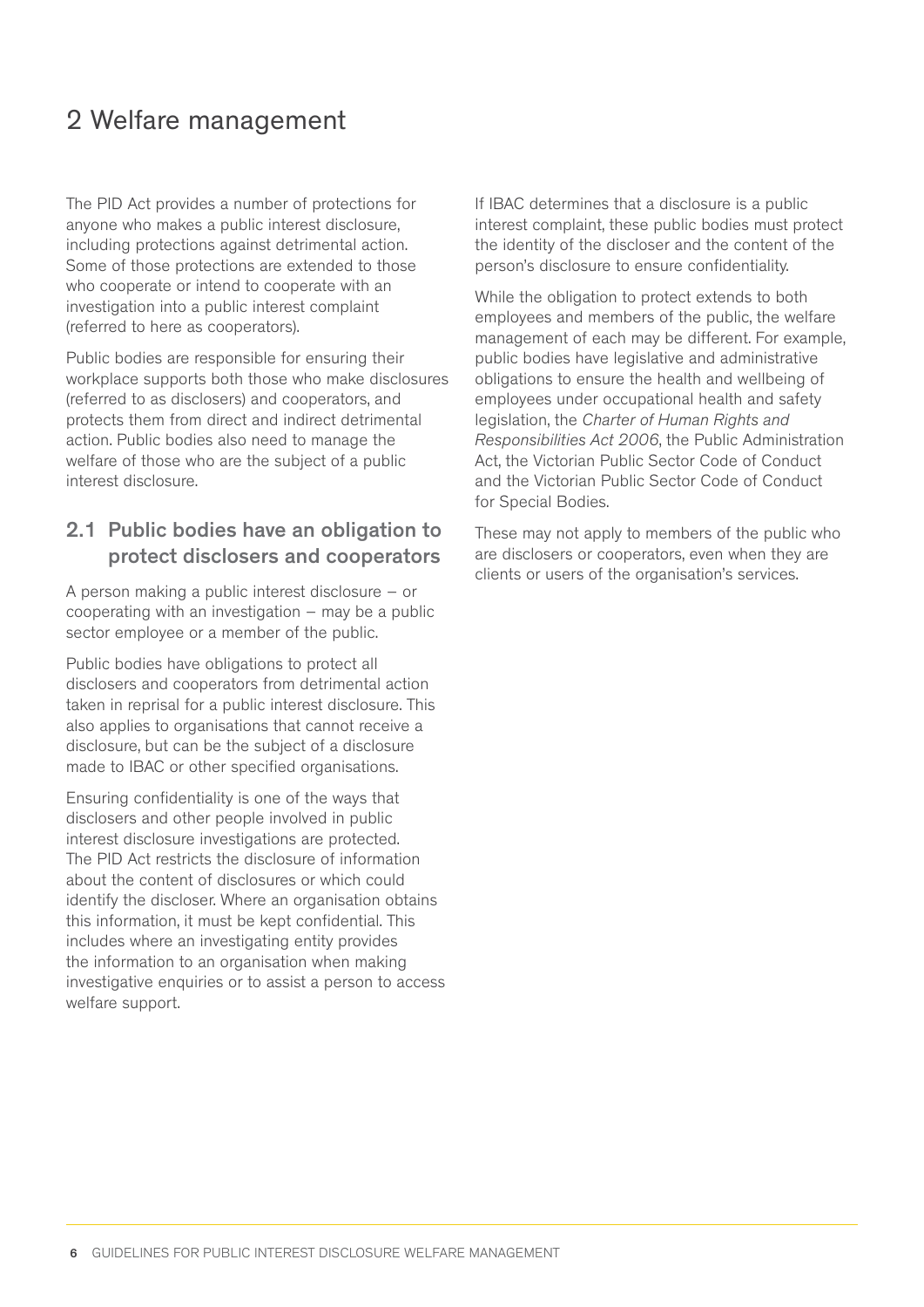# 2.2 Providing welfare services

Welfare support should be provided by the organisation for the discloser or cooperator on an ongoing basis, even if a welfare manager has not been appointed.

#### TABLE 1: WELFARE SUPPORT

| Inform                                        | At a minimum:                                                                                                                                                                            |
|-----------------------------------------------|------------------------------------------------------------------------------------------------------------------------------------------------------------------------------------------|
|                                               | • Confirm the disclosure has been received.<br>• Outline the legislative or administrative protections available.                                                                        |
|                                               | • Describe the action you propose be taken.                                                                                                                                              |
|                                               | • If action has been taken, provide details about the results.                                                                                                                           |
| Provide active support                        | Acknowledge the person for having come forward.                                                                                                                                          |
|                                               | • Provide the person with assurance they have done the right thing and the organisation<br>appreciates it.                                                                               |
|                                               | • Make a clear offer of support.                                                                                                                                                         |
|                                               | • Assure them that all reasonable steps will be taken to protect them.<br>• Give them an undertaking to keep them informed.                                                              |
| <b>Manage expectations</b>                    | Have an early discussion with them:                                                                                                                                                      |
|                                               | • What outcome do they want?                                                                                                                                                             |
|                                               | • Are their expectations realistic?                                                                                                                                                      |
|                                               | • What will the organisation be able to deliver?                                                                                                                                         |
| Maintain confidentiality                      | The identity of the discloser and the subject matter of their disclosure need to be kept<br>confidential:                                                                                |
|                                               | • Make sure other staff cannot infer the identity of the discloser or a person cooperating<br>with the investigation from any information they receive.                                  |
|                                               | • Remind the discloser not to reveal themselves or give out information that would<br>enable others to identify them as a discloser.                                                     |
|                                               | • Make sure that hard-copy and electronic files relating to the disclosure are accessible<br>only to those who are involved in managing disclosures in your organisation.                |
| Assess the risks of                           | Be proactive and do not wait for a complaint of victimisation.                                                                                                                           |
| detrimental action being<br>taken in reprisal | • Actively monitor the workplace, anticipate problems and deal with them before they<br>develop.                                                                                         |
| Protect the discloser/<br>cooperator          | Examine the immediate welfare and protection needs of the person and foster a<br>supportive work environment.                                                                            |
|                                               | • Listen and respond to any concerns the person may have about harassment,<br>intimidation or victimisation in reprisal for their actions.                                               |
|                                               | • Assess whether the concerns the person may have about harassment, intimidation<br>or victimisation might be due to causes other than those related to a public interest<br>disclosure. |
| Manage the impact<br>of any investigation     | Prevent the spread of gossip and rumours about an investigation into the disclosure.                                                                                                     |
| Keep records                                  | Keep contemporaneous records of all aspects of the case management of the person,<br>including all contact and follow-up action.                                                         |

Adapted from Handling a public interest disclosure, Queensland Government 2011, pp 21–27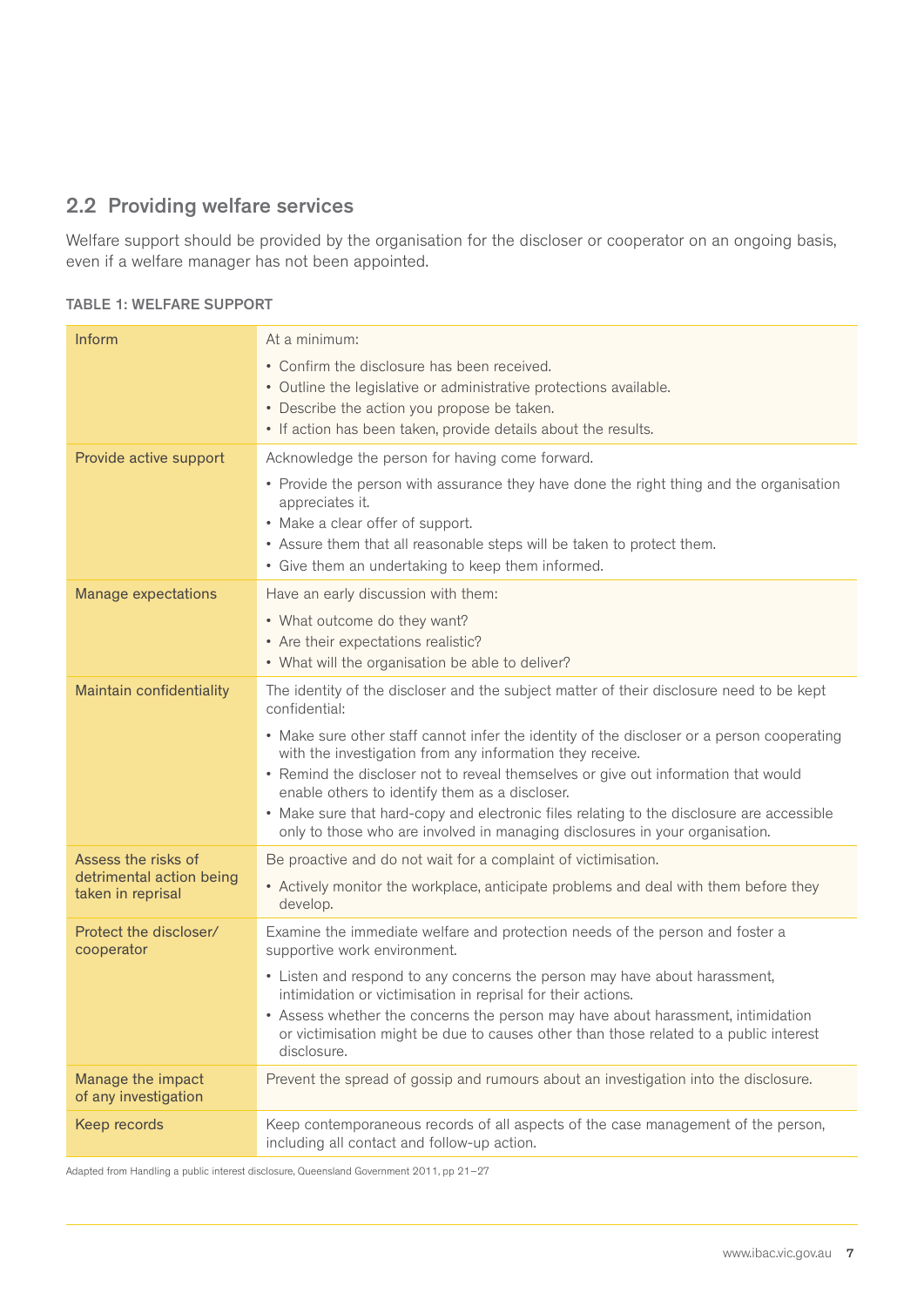# 2.3 Protecting against detrimental action

Under the PID Act, it is an offence for a person to take detrimental action against another person in reprisal for a public interest disclosure.

#### What is detrimental action?

Some examples of detrimental action could be intimidation or harassment, causing personal injury, threatening or prejudicing someone's safety, or damaging a person's property.

It can also be detrimental action if a public body discriminates or disadvantages a person in their career, profession, employment, trade or business.

A manager may take management action in relation to an employee who has made a public interest disclosure, provided the making of the disclosure is not a reason for the management action.

Detrimental action must be taken in reprisal for a public interest disclosure

You will need to consider both the nature of the detrimental action and whether it is being taken in reprisal for a public interest disclosure.

The person must take or threaten the action (or incite or permit another person to take or threaten the action) because, or in the belief that:

- the other person (or anyone else) has made, or intends to make, the disclosure
- the other person (or anyone else) has cooperated, or intends to cooperate, with an investigation of the disclosure.

Recording details and advising of rights

If anyone reports an incident of harassment, discrimination or adverse treatment that may amount to detrimental action, the welfare manager or Public Interest Disclosure Coordinator must record details of the incident and advise the person of their rights under the PID Act.

Where a public body that cannot receive disclosures receives such a report, the receiving officer should record details of the incident and advise the person of their rights under the PID Act to make a disclosure (this will normally be to IBAC).

A person can make a public interest disclosure about detrimental action taken against them in reprisal for making an earlier disclosure. If this occurs, it must be treated as a new disclosure under Part 2 of the PID Act.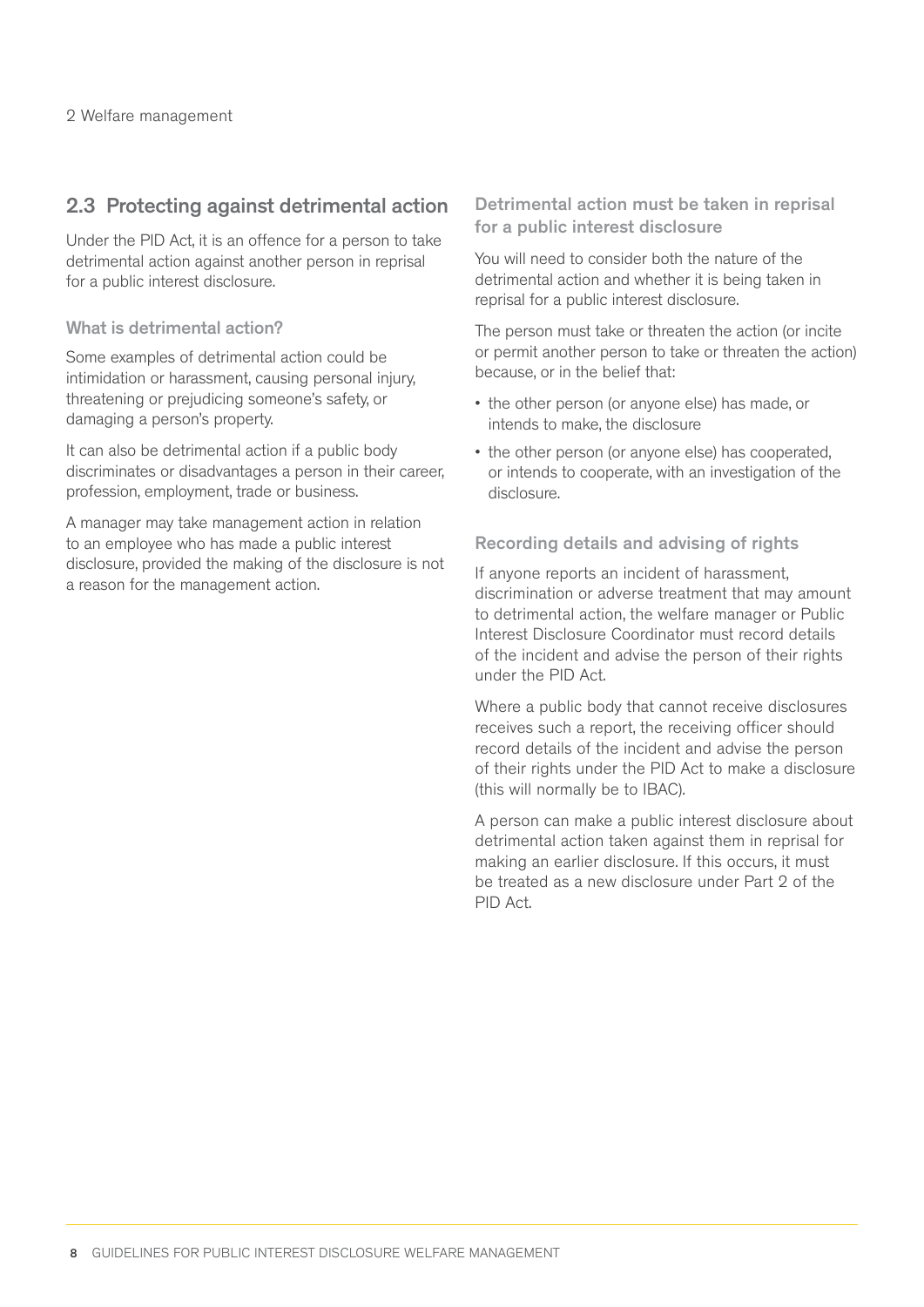#### Transfer of employees

An employee of a public service body or public entity who has made a public interest disclosure and believes on reasonable grounds that detrimental action will be, is being, or has been taken against them, may request a transfer of employment.

Employees can be transferred internally or to certain other public bodies on similar terms and conditions of employment. This can only happen if they request, or consent to, a transfer and the following conditions apply:

- The head of the public service body or public entity has reasonable grounds to suspect detrimental action will be, is being, or has been taken against the employee.
- The head of the public service body or public entity considers that the transfer will avoid, reduce or eliminate the risk of detrimental action.
- If transfer to another public body is proposed, the head of that public body consents to the transfer.

The transfer can be temporary or permanent. If the employee is moved to another public body, the employee's service in the new body is regarded as continuous with their pre-transfer service.

Referring serious instances of detrimental action

Where the detrimental action is of a serious nature likely to amount to a criminal offence, you should consider reporting the matter to Victoria Police or IBAC.

If you report the matter to Victoria Police or IBAC, be careful about making preliminary enquiries or gathering information about the allegation. Doing so may compromise the integrity of any evidence that might be later relied on in a criminal prosecution.

#### If the person making the disclosure is implicated in the improper conduct or detrimental action

The discloser is not subject to criminal or civil liability for making the disclosure (section 39 of the PID Act). However, section 42 of the PID Act specifically provides that a person's liability for their own conduct is not affected by having disclosed that conduct under the PID Act. In other words, a discloser is not protected from the reasonable consequences flowing from their involvement in any improper conduct.

The management of the welfare of a discloser may therefore become complicated when that person is implicated in misconduct, whether or not that misconduct is related to the disclosure. The general obligations of a public service or other body that can receive disclosures in relation to handling a disclosure and protecting the discloser still apply.

Care should be taken to thoroughly document the process of any action taken against a discloser. This includes recording why the disciplinary or other action is being taken, and the reasons why the action is not in retribution for making the disclosure.

The discloser should be clearly advised of the proposed action to be taken and of any mitigating factors that have been taken into account.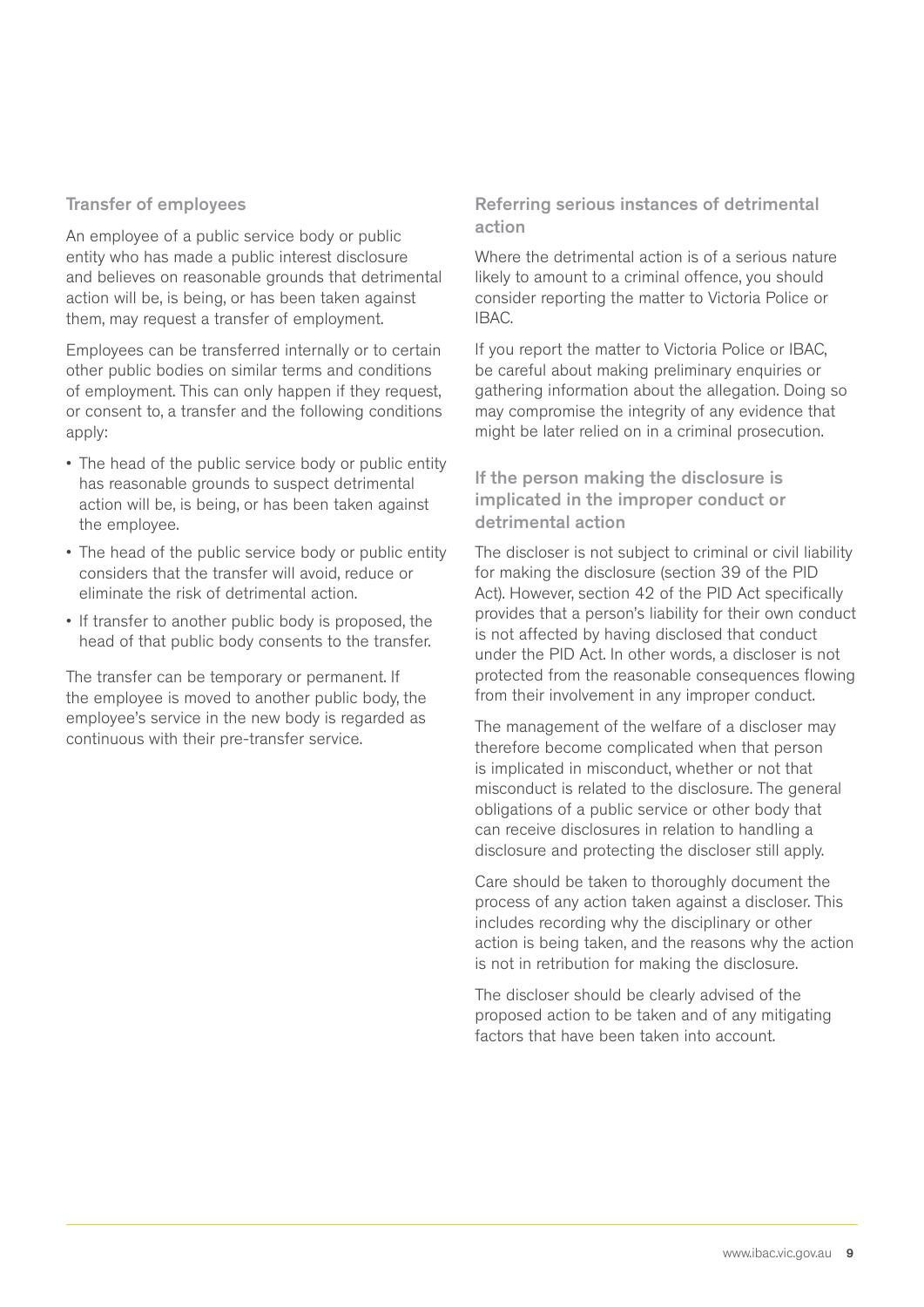# 2.4 Meeting the welfare needs of the subject of a public interest disclosure

Until a public interest complaint is resolved (either by dismissing or investigating it) the information about the person who is the subject of the disclosure is only an allegation.

An organisation therefore needs to meet the welfare needs of the subject of the disclosure as they may need support once they become aware an allegation has been made against them.

Consider each matter on a case-by-case basis, taking into account the particular circumstances of the person. A referral to your organisation's Employee Assistance Program may be appropriate.

#### Informing the subject of a disclosure

Whether the person who is the subject of a disclosure is informed about the allegation made against them depends on the circumstances. It is possible the subject may never be told about the disclosure if it is not determined to be a public interest complaint, or a decision is made to dismiss the matter.

The PID Act restricts the release of information about the content of disclosures or which would be likely to identify a discloser. This generally means a public body cannot reveal this information to the person who is the subject of a disclosure.

However, a public body may give information to the subject of the disclosure about the allegation made against them in some circumstances, such as:

- if it is directed or authorised to do so by the entity investigating the disclosure
- for the purpose of taking action with respect to the alleged conduct, including disciplinary action.

These exceptions do not allow a public body to reveal information that would be likely to identify the discloser.

Investigating entities may also inform the subject of the disclosure for the purposes of conducting their investigation or taking action as a result of the investigation.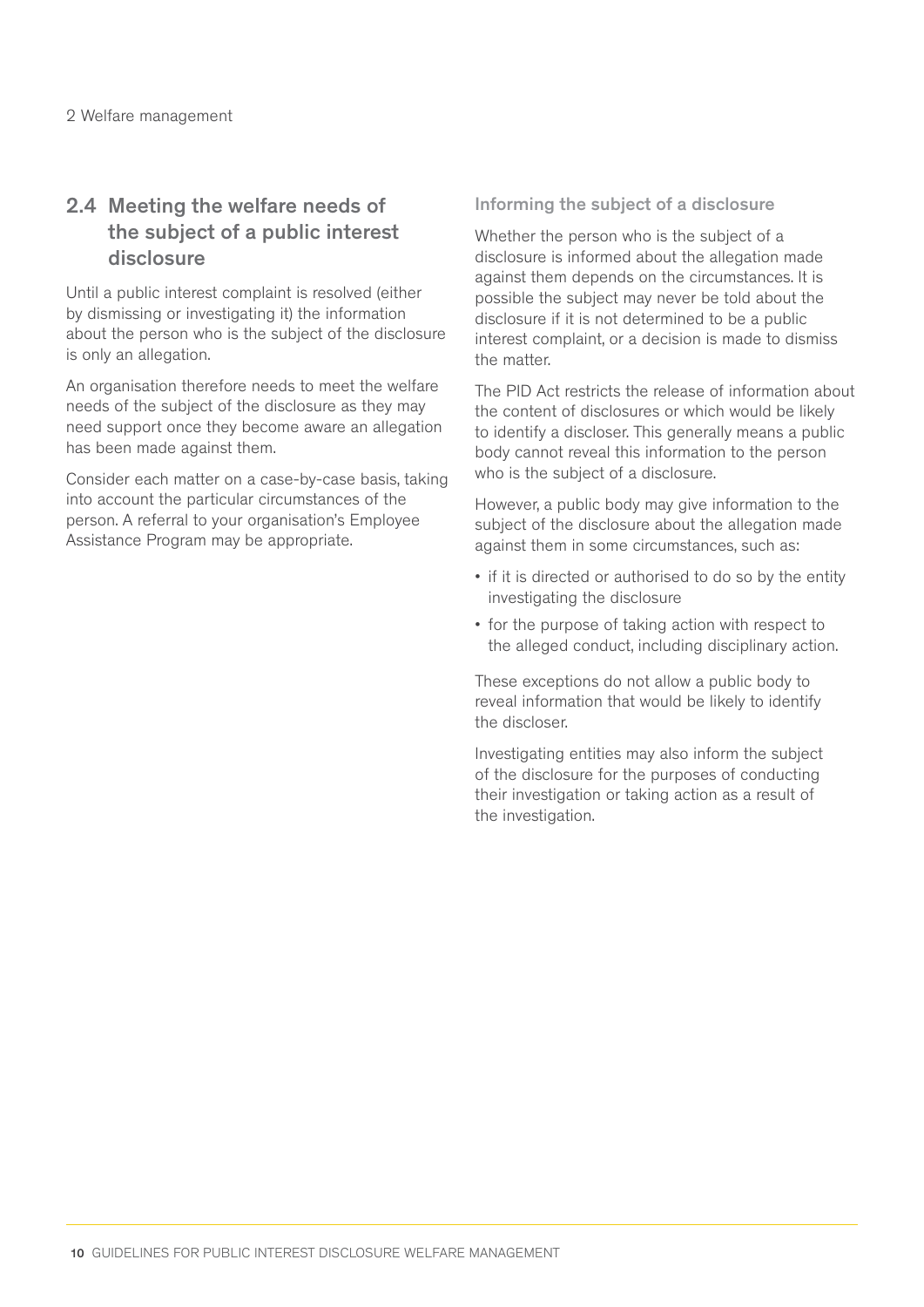#### **Confidentiality**

The employer of a person who is the subject of a public interest disclosure should take all reasonable steps to ensure the person's confidentiality during the assessment and any ensuing investigation.

Where the disclosure is dismissed or investigations do not substantiate the allegations, confidentiality should be maintained in relation to the subject's identity, as well as the fact of the investigation and any results.

#### Natural justice

The subject of an allegation must be afforded natural justice before a decision is made about their conduct.

Natural justice means the person has the right to:

- be informed about the substance of the allegations against them
- be given the opportunity to answer the allegations before a final decision is made
- be informed about the substance of any adverse comment that may be included in any report arising from an investigation
- have his/her defence set out fairly in any report.

If the matter has been investigated, the investigating entity (eg, IBAC) is responsible for carrying out this consultation.

#### If allegations are wrong or unsubstantiated

If someone has been the subject of allegations that are wrong or unsubstantiated, then the employer and the investigating entity need to ensure there are no adverse consequences for the person arising out of the disclosure or its investigation.

This is particularly crucial where information has been publicly disclosed that has identified the person, but also where such information has become well known across the organisation where the person works.